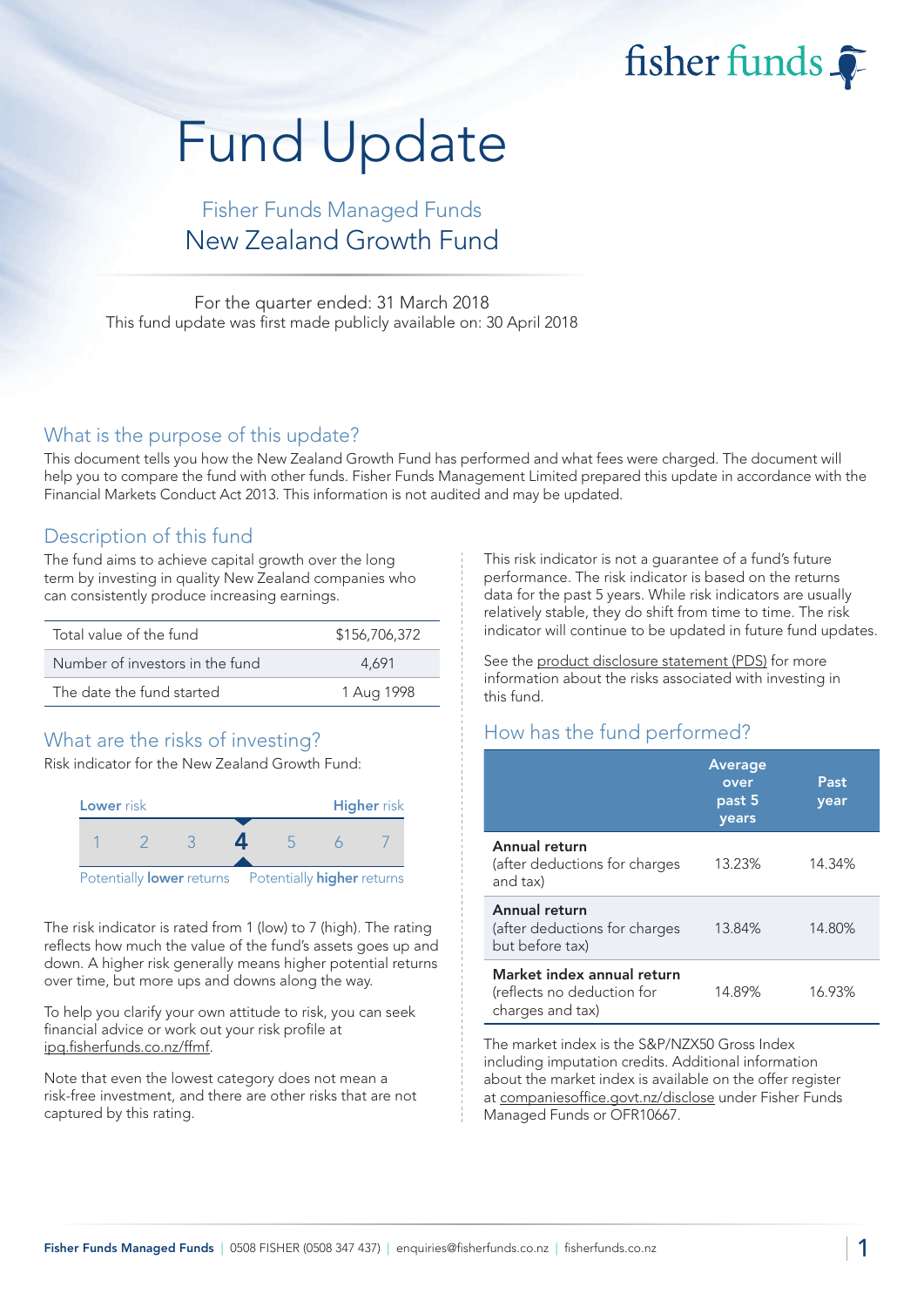

This shows the return after fund charges and tax for each of the last 10 years ending 31 March. The last bar shows the average annual return for the last 10 years, up to 31 March 2018.

Important: This does not tell you how the fund will perform in the future.

Returns in this update are after tax at the highest prescribed investor rate (PIR) of tax for an individual New Zealand resident. Your tax may be lower. The market index return reflects no deduction for charges and tax.

#### What fees are investors charged?

Investors in the New Zealand Growth Fund are charged fund charges. In the year to 31 March 2017 these were:

|                                                | % of net asset value |
|------------------------------------------------|----------------------|
| <b>Total fund charges</b>                      | 2.35%                |
| Which are made up of:                          |                      |
| Total management and<br>administration charges | 2.35%                |
| Including:                                     |                      |
| Manager's basic fee                            | 1.27%                |
| Other management and<br>administration charges | 0.27%                |
| Total performance-based fees <sup>1</sup>      | 0.81%                |

Small differences in fees and charges can have a big impact on your investment over the long term.

## Example of how this applies to an investor

Katie had \$10,000 in the fund at the start of the year and did not make any further contributions. At the end of the year, Katie received a return after fund charges were deducted of \$1,434 (that is 14.34% of her initial \$10,000). Katie did not pay other charges. This gives Katie a total return after tax of \$1,434 for the year.

### What does the fund invest in?

#### Actual investment mix

This shows the types of assets that the fund invests in.



#### Target investment mix

This shows the mix of assets that the fund generally intends to invest in.